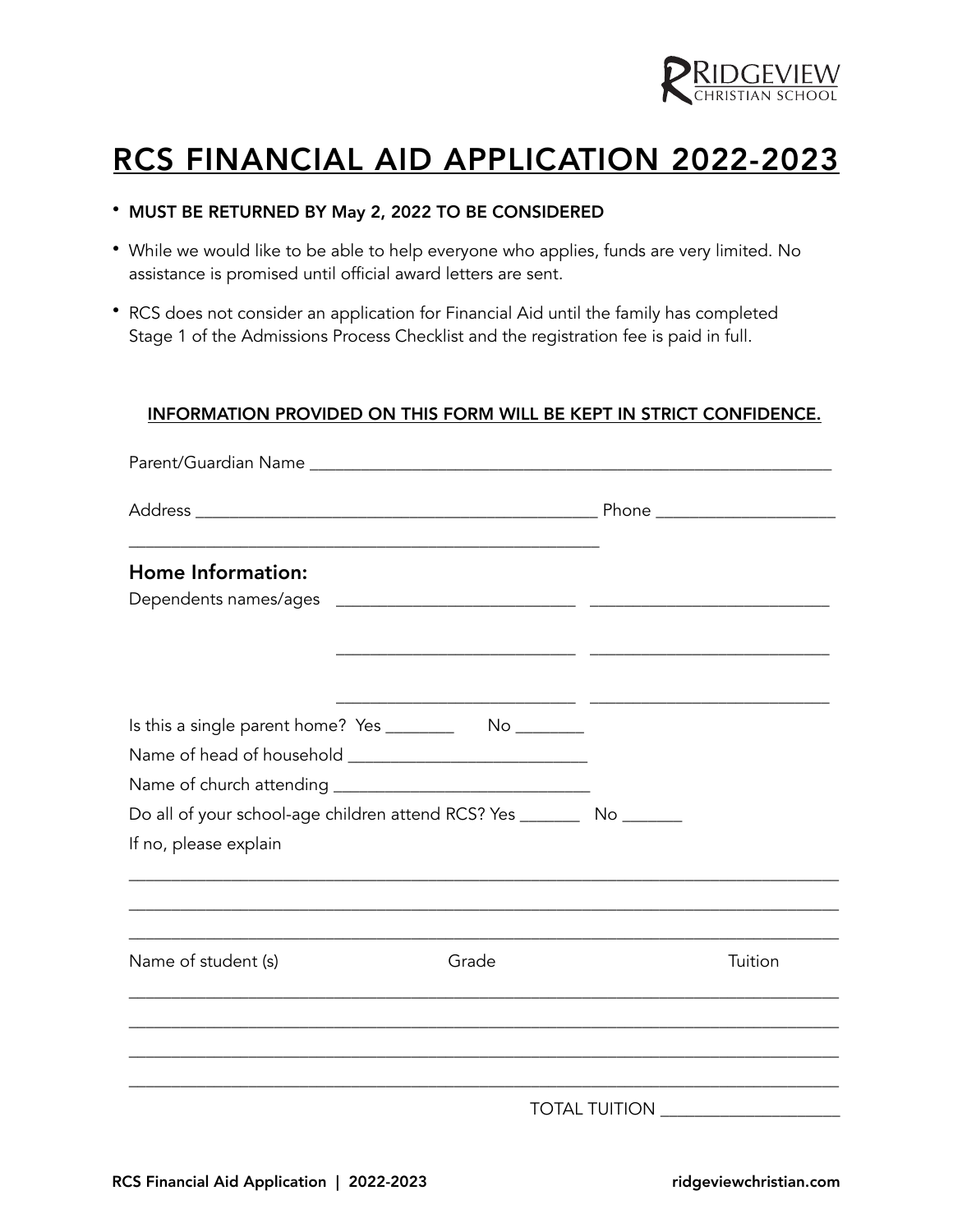

| Other school fees:                                         |                                                                                   |                |
|------------------------------------------------------------|-----------------------------------------------------------------------------------|----------------|
| Activity/Technology Fee                                    | <u> 1990 - Johann Barnett, f</u>                                                  |                |
| Bus                                                        |                                                                                   |                |
| Resource                                                   |                                                                                   |                |
| Other                                                      |                                                                                   |                |
| <b>Total Bill</b>                                          |                                                                                   |                |
|                                                            |                                                                                   |                |
| <b>Financial Information:</b>                              |                                                                                   |                |
|                                                            |                                                                                   |                |
|                                                            | Monthly gross income (before taxes) \$                                            |                |
|                                                            |                                                                                   |                |
|                                                            | Monthly gross income (before taxes) \$                                            |                |
|                                                            | Amount of child support received (if applicable) \$                               |                |
| Other sources of income (please list with monthly amounts) | ,我们也不能在这里的人,我们也不能在这里的人,我们也不能在这里的人,我们也不能在这里的人,我们也不能在这里的人,我们也不能在这里的人,我们也不能在这里的人,我们也 |                |
| <b>Fixed monthly expenditures:</b>                         | <b>MONTHLY</b>                                                                    | <b>BALANCE</b> |
| Mortgage or Rent                                           | \$                                                                                | \$             |
| Utilities:                                                 |                                                                                   |                |
| Electric                                                   | $\frac{1}{2}$                                                                     |                |
| Gas                                                        | \$                                                                                |                |
| Cell Phone(s)                                              | \$                                                                                |                |
| Home Phone                                                 |                                                                                   |                |
| Water/Sewage Trash                                         | \$                                                                                |                |
| Food - Groceries                                           |                                                                                   |                |
| Food - Eating Out                                          |                                                                                   |                |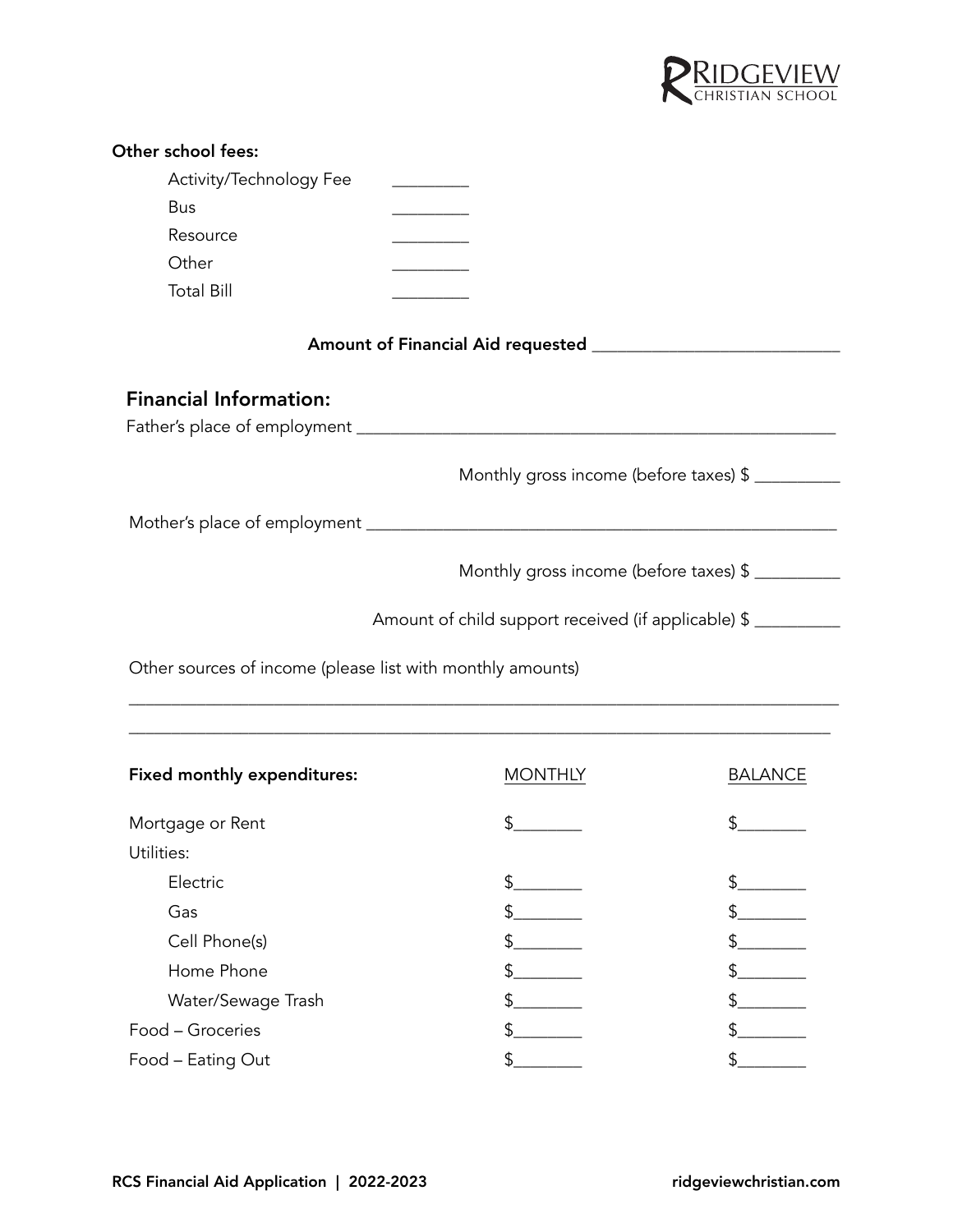

# Fixed monthly expenditures (cont'd): MONTHLY BALANCE Automobile (Please list make/model/mileage of all vehicles): \_\_\_\_\_\_\_\_\_\_\_\_\_\_\_\_\_\_\_\_\_\_\_\_\_\_\_\_\_\_ (Make/Model/Mileage) Monthly Payment \$\_\_\_\_\_\_\_\_ \$\_\_\_\_\_\_\_\_ \_\_\_\_\_\_\_\_\_\_\_\_\_\_\_\_\_\_\_\_\_\_\_\_\_\_\_\_\_ (Make/Model/Mileage) Monthly Payment 6 1908 10 10 10 10 10 10 10 10 10 11 12 13 14 15 16 17 18 19 19 19 19 19 19 19 19 19 19 19 19 1 \_\_\_\_\_\_\_\_\_\_\_\_\_\_\_\_\_\_\_\_\_\_\_\_\_\_\_\_\_\_ (Make/Model/Mileage) Monthly Payment \$\_\_\_\_\_\_\_\_ \$\_\_\_\_\_\_\_\_ Gas/Maintenance \$\_\_\_\_\_\_ \$\_\_\_\_\_\_ \$\_\_\_\_\_\_\_\_\_ \$\_\_\_\_\_\_\_\_ Auto Insurance  $\qquad \qquad \text{``}$ Health Care: Life Insurance \$\_\_\_\_\_\_\_\_ \$\_\_\_\_\_\_\_\_ Health Insurance Medical Expense \$\_\_\_\_\_\_\_\_ \$\_\_\_\_\_\_\_\_ Shopping  $\overline{\phantom{a}^2}$   $\overline{\phantom{a}^3}$   $\overline{\phantom{a}^3}$   $\overline{\phantom{a}^3}$   $\overline{\phantom{a}^3}$   $\overline{\phantom{a}^3}$   $\overline{\phantom{a}^3}$   $\overline{\phantom{a}^3}$   $\overline{\phantom{a}^3}$   $\overline{\phantom{a}^3}$   $\overline{\phantom{a}^3}$   $\overline{\phantom{a}^3}$   $\overline{\phantom{a}^3}$   $\overline{\phantom{a}^3}$   $\$ Cable \$\_\_\_\_\_\_\_\_ \$\_\_\_\_\_\_\_\_ Internet \$\_\_\_\_\_\_\_\_ \$\_\_\_\_\_\_\_\_ Monthly Investments Type \_\_\_\_\_\_\_\_\_\_\_\_\_\_\_\_\_\_\_\_\_\_\_\_ \$\_\_\_\_\_\_\_\_ \$\_\_\_\_\_\_\_\_ Taxes: Personal Property  $\text{S}$  \_\_\_\_\_\_\_ \$\_\_\_\_\_\_\_ \$\_\_\_\_\_\_\_

Time Payment (List each monthly payment separately: credit cards, charge accounts, etc)